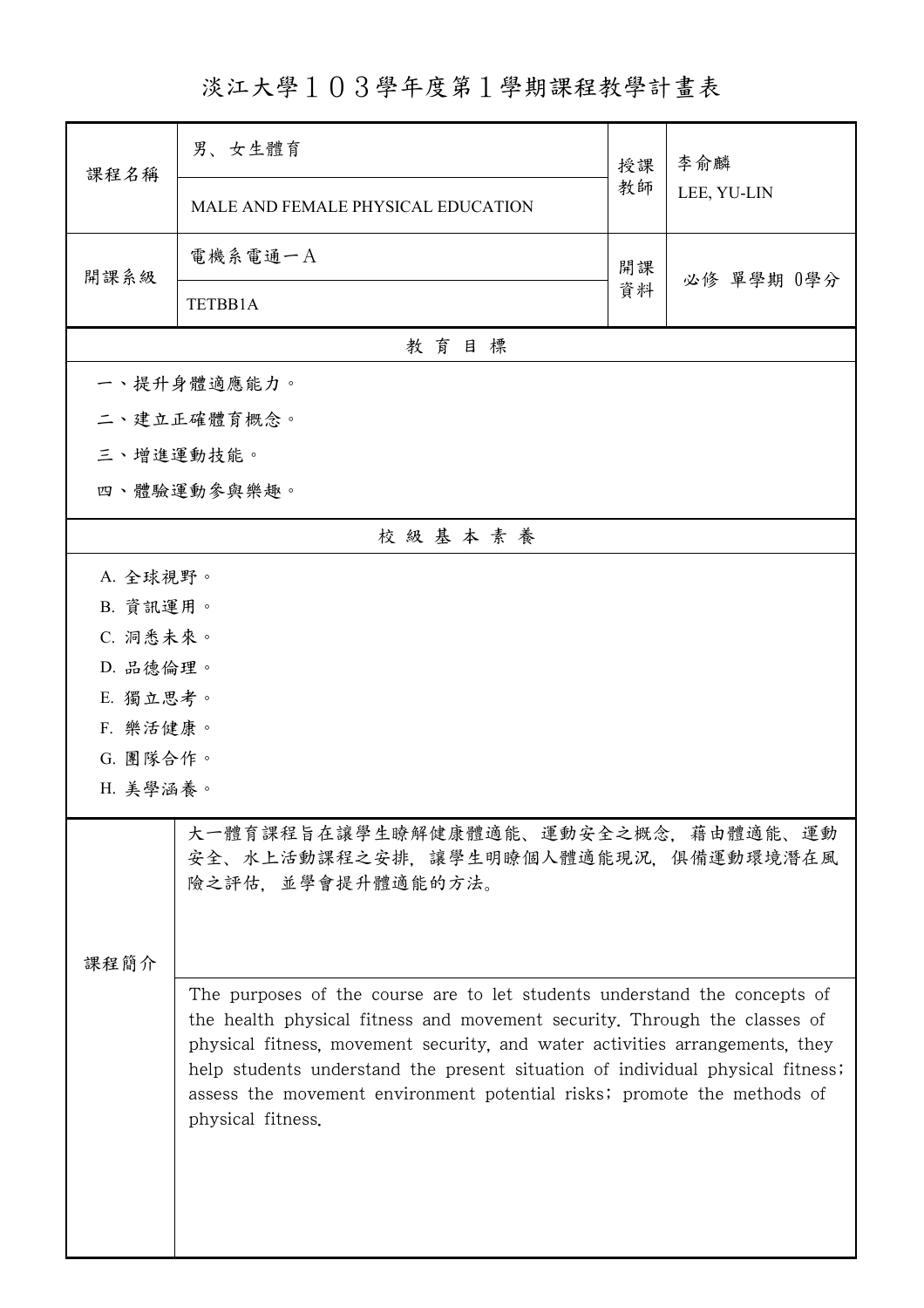本課程教學目標與目標層級、校級基本素養相關性

一、目標層級(選填): (一)「認知」(Cognitive 簡稱C)領域:C1 記憶、C2 瞭解、C3 應用、C4 分析、 C5 評鑑、C6 創造 (二)「技能」(Psychomotor 簡稱P)領域:P1 模仿、P2 機械反應、P3 獨立操作、 P4 聯結操作、P5 自動化、P6 創作 (三)「情意」(Affective 簡稱A)領域:A1 接受、A2 反應、A3 重視、A4 組織、 A5 內化、A6 實踐

二、教學目標與「目標層級」、「校級基本素養」之相關性:

 (一)請先將課程教學目標分別對應前述之「認知」、「技能」與「情意」的各目標層級, 惟單項教學目標僅能對應C、P、A其中一項。

 (二)若對應「目標層級」有1~6之多項時,僅填列最高層級即可(例如:認知「目標層級」 對應為C3、C5、C6項時,只需填列C6即可,技能與情意目標層級亦同)。

 (三)再依據所訂各項教學目標分別對應其「校級基本素養」。單項教學目標若對應 「校級基本素養」有多項時,則可填列多項「校級基本素養」。 (例如:「校級基本素養」可對應A、AD、BEF時,則均填列。)

| 序              |                                        |                                                                                                                | 相關性            |           |  |
|----------------|----------------------------------------|----------------------------------------------------------------------------------------------------------------|----------------|-----------|--|
| 號              | 教學目標(中文)<br>教學目標(英文)                   |                                                                                                                | 目標層級           | 校級基本素養    |  |
|                | 1 1.認識學校運動環境、設施,<br>並注<br>意從事該運動之潛在風險。 | 1. Understanding the sports<br>environment and facility, and<br>aware of the potential risk in<br>environment. | C <sub>2</sub> | E         |  |
|                | 2 2.提升身體適能、並促進身心健<br>康。                | 2.Promote physical function<br>and promote the physical and<br>mental health.                                  | C <sub>3</sub> | F         |  |
|                | 3 3.提升個人游泳運動技能。                        | 3. Promote personal swimming<br>skills.                                                                        | <b>P3</b>      | FG        |  |
|                | 4 4.享受從事水上運動的樂趣,養成<br>終身運動習慣。          | 4. Enjoy aquatics sports and<br>develop lifelong habits.                                                       | P <sub>3</sub> | H         |  |
|                | 5 5.認知危險水域. 明瞭水域活動意<br>外防護之處理。         | 5. Aware of the risk in water<br>sports, and understand to<br>apply the accidents of<br>aquatics sports.       | C <sub>3</sub> | <b>FH</b> |  |
|                | 6 6.透過體育運動, 增進學生人際互<br>動。              | 6. To interact with people by<br>physical activity.                                                            | A <sub>5</sub> | DF        |  |
| 教學目標之教學方法與評量方法 |                                        |                                                                                                                |                |           |  |
| 序<br>號         | 教學目標                                   | 教學方法                                                                                                           | 評量方法           |           |  |
|                | 1 1.認識學校運動環境、設施、並注<br>意從事該運動之潛在風險。     | 講述<br>上課表現                                                                                                     |                |           |  |
|                | 2 2.提升身體適能、並促進身心健<br>講述<br>實作<br>康.    |                                                                                                                |                |           |  |
|                | 3 3.提升個人游泳運動技能。                        | 講述                                                                                                             | 實作             |           |  |
|                | 4 4.享受從事水上運動的樂趣,養成<br>終身運動習慣。          | 實作                                                                                                             | 實作             |           |  |
|                | 5 5.認知危險水域. 明瞭水域活動意<br>外防護之處理。         | 講述                                                                                                             | 上課表現           |           |  |
|                | 6 6.透過體育運動, 增進學生人際互<br>動。              | 講述                                                                                                             | 實作             |           |  |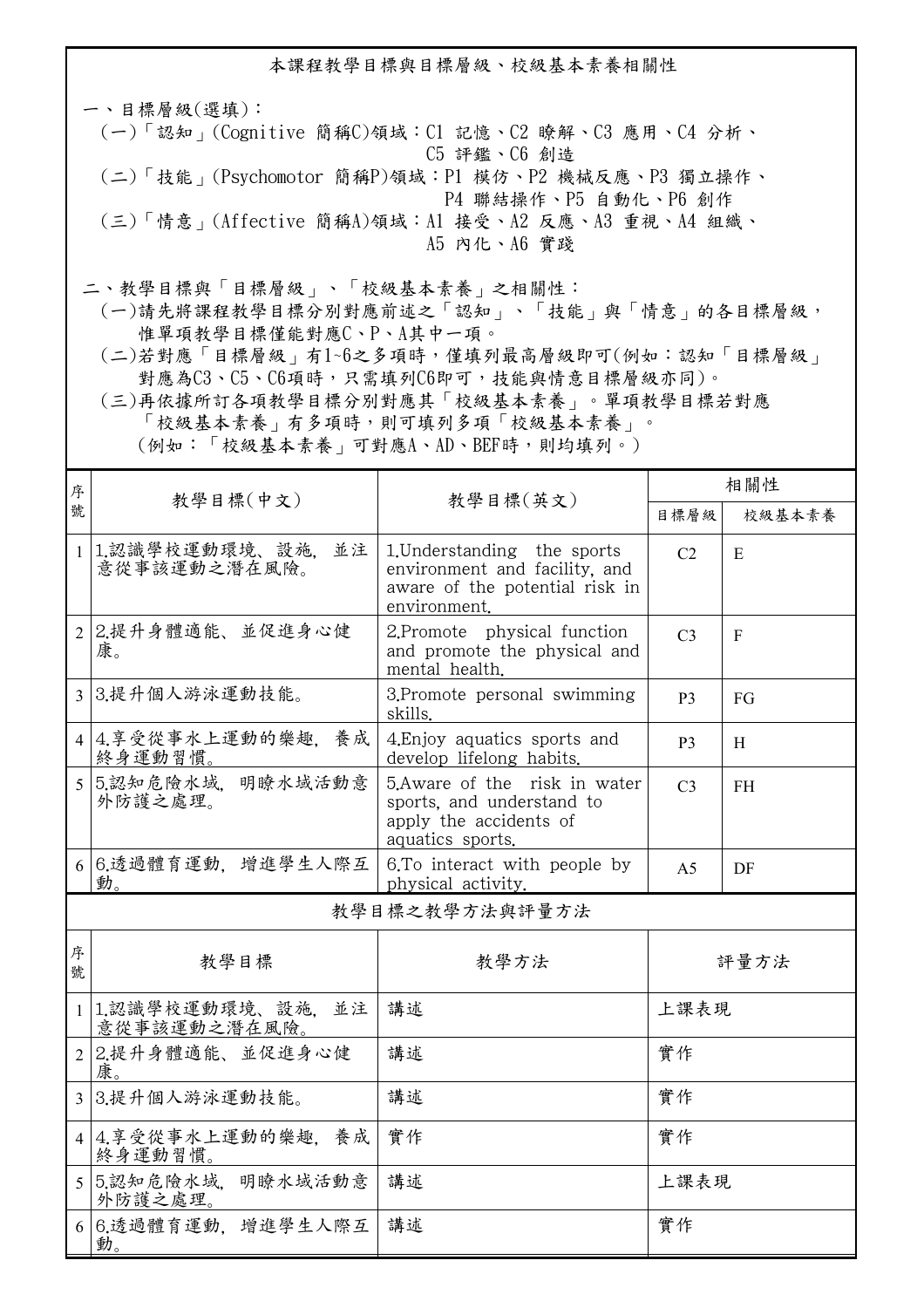| 授課進度表          |                               |                                                                                    |    |  |
|----------------|-------------------------------|------------------------------------------------------------------------------------|----|--|
| 週<br>次         | 日期起訖                          | 內 容 (Subject/Topics)                                                               | 備註 |  |
|                | $103/09/15$ ~<br>103/09/21    | 校內運動環境、設施之介紹2.<br>校內體育<br>1.<br>活動現況之瞭解3.<br>體育課程修選注意事項                            |    |  |
| $\overline{2}$ | $103/09/22$ ~<br>103/09/28    | 健康體適能概念與內涵之介紹<br>1.                                                                |    |  |
| 3              | $103/09/29$ ~<br>103/10/05    | 體適能檢測<br>1.                                                                        |    |  |
| $\overline{4}$ | $103/10/06 \sim$<br>103/10/12 | 柔軟度認知與強化 (一)<br>1.                                                                 |    |  |
| 5              | $103/10/13$ ~<br>103/10/19    | 柔軟度認知與強化 (二)<br>1.                                                                 |    |  |
| 6              | $103/10/20$ ~<br>103/10/26    | 肌力、肌耐力認知與強化 (一)<br>1.                                                              |    |  |
| 7              | $103/10/27$ ~<br>103/11/02    | 肌力、肌耐力認知與強化 (二)<br>1.                                                              |    |  |
| 8              | $103/11/03$ ~<br>103/11/09    | 心肺耐力認知與強化 (一)<br>1.                                                                |    |  |
| 9              | $103/11/10$ ~<br>103/11/16    | 心肺耐力認知與強化 (二)<br>1.                                                                |    |  |
| 10             | $103/11/17$ ~<br>103/11/23    | 期中考試週                                                                              |    |  |
| 11             | $103/11/24$ ~<br>103/11/30    | 水上活動安全概念與風險評估<br>1.                                                                |    |  |
| 12             | $103/12/01$ ~<br>103/12/07    | 基本游泳能力檢測<br>1.                                                                     |    |  |
| 13             | $103/12/08$ ~<br>103/12/14    | 岸上救生概念與技能 (一)<br>1.                                                                |    |  |
| 14             | $103/12/15$ ~<br>103/12/21    | 水中自救(仰漂、水母漂、韻律呼吸與臨時浮<br>1.<br>具之製作) 概念與技術                                          |    |  |
| 15             | $103/12/22$ ~<br>103/12/28    | 游泳技能教學 (一)<br>1.                                                                   |    |  |
| 16             | $103/12/29$ ~<br>104/01/04    | 游泳技能教學 (二)<br>1.                                                                   |    |  |
| 17             | $104/01/05$ ~<br>104/01/11    | 測驗<br>1.                                                                           |    |  |
| 18             | $104/01/12$ ~<br>104/01/18    | 期末考試週                                                                              |    |  |
| 修課應<br>注意事項    |                               | 1. 需穿著運動服裝及球鞋。<br>2. 請假請依學校規定辦理:<br>(1)曠課6節者, 予以扣考<br>(2)缺課總時數達該科授課時數1/3時學期成績以零分計算 |    |  |
|                | 教學設備                          | 投影機                                                                                |    |  |
| 教材課本           |                               |                                                                                    |    |  |
|                |                               |                                                                                    |    |  |